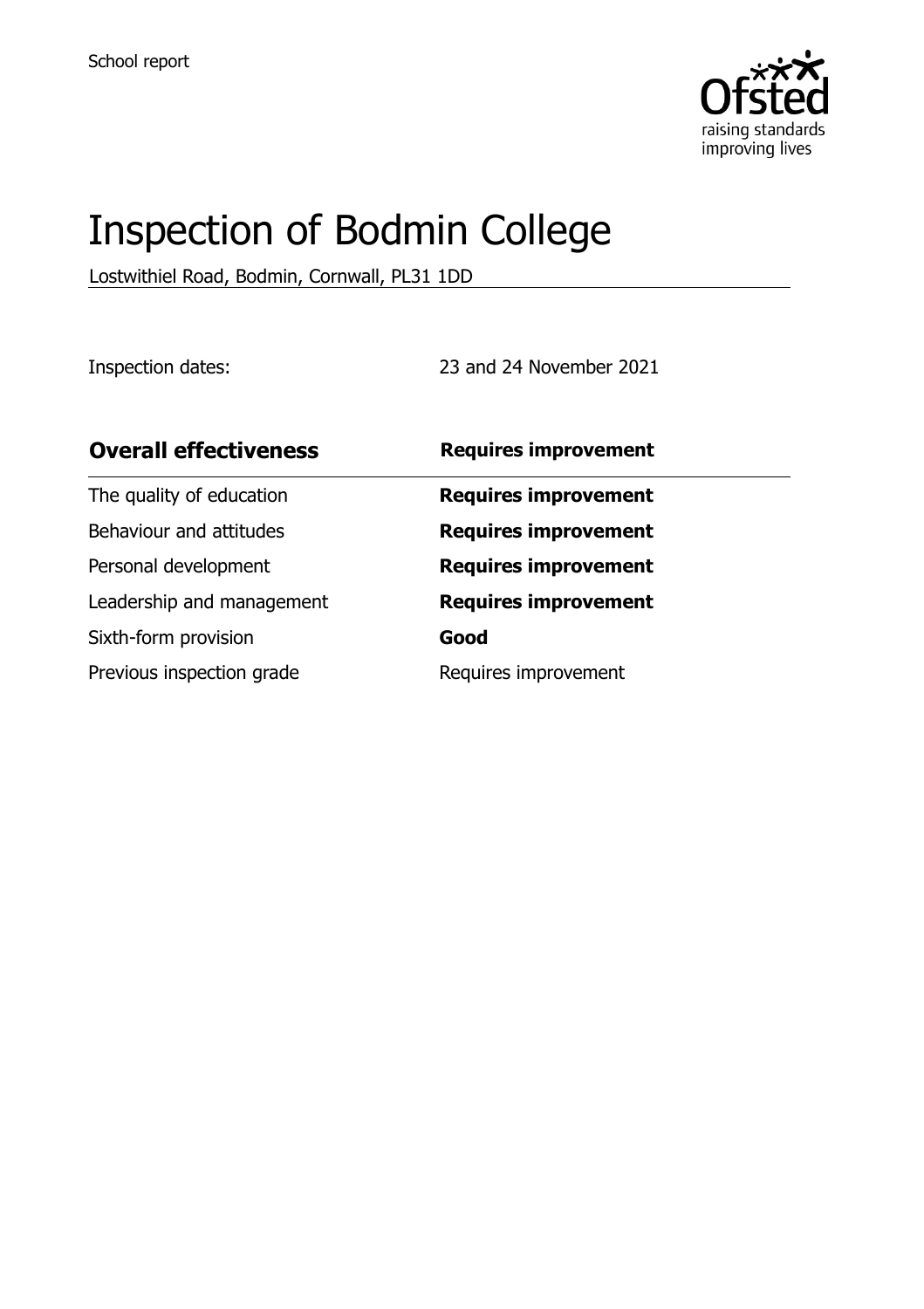

# **What is it like to attend this school?**

Bodmin College is a large and welcoming secondary school. There is a community atmosphere to which both pupils and staff say they feel proud to belong.

Pupils in key stages 4 and 5 select courses from an extensive list of options. All pupils, including those with special educational needs and/or disabilities (SEND), have the opportunity to study the same curriculum. Pupils study many different combinations of subjects that suit their needs, interests and future ambitions.

Leaders and teachers share the same ambitions for pupils. They want all pupil to do well in their future lives. The school successfully promotes pupils' personal development and well-being. For example, pupils feel well supported to manage challenges in their lives and have many opportunities for work experience.

Pupils speak positively about the relationships they have with staff. They say they feel safe and know an adult in school they can speak to if they have any concerns. Pupils say that incidents of physical bullying are rare. When they do occur, staff are quick to deal with it. However, some pupils and parents share varied experiences of verbal abuse. They say this is more common and not always dealt with effectively.

#### **What does the school do well and what does it need to do better?**

Leaders are beginning to strengthen the quality of education. The impact of the COVID-19 pandemic has slowed the progress of this work. In most subjects, leaders have clear aims for what they want pupils to learn. However, in some departments, planning is not specific enough. It does not set out what all pupils must learn and how this will build over time. In some subjects, the curriculum is not ambitious enough, it focuses narrowly on the examination criteria, and this limits pupils' learning.

Pupils do not study a full and broad key stage 3 curriculum. In many cases, pupils do not learn the essential knowledge they need for future study. In key stage 4, pupils select their studies from a wide range of vocational and academic courses. Leaders encourage pupils to choose at least one option course that is part of the English Baccalaureate (EBacc). However, most pupils do not study more than one. The number of pupils studying the full EBacc is low and is declining. Leaders are aware of this issue and aim to increase this number in the future.

Pupils who need extra help get the support they need. Pupils are helped to become confident and fluent readers. Those who have fallen behind are supported to catch up quickly. Most parents of pupils with SEND are positive about the support their children receive. However, some raised concerns about the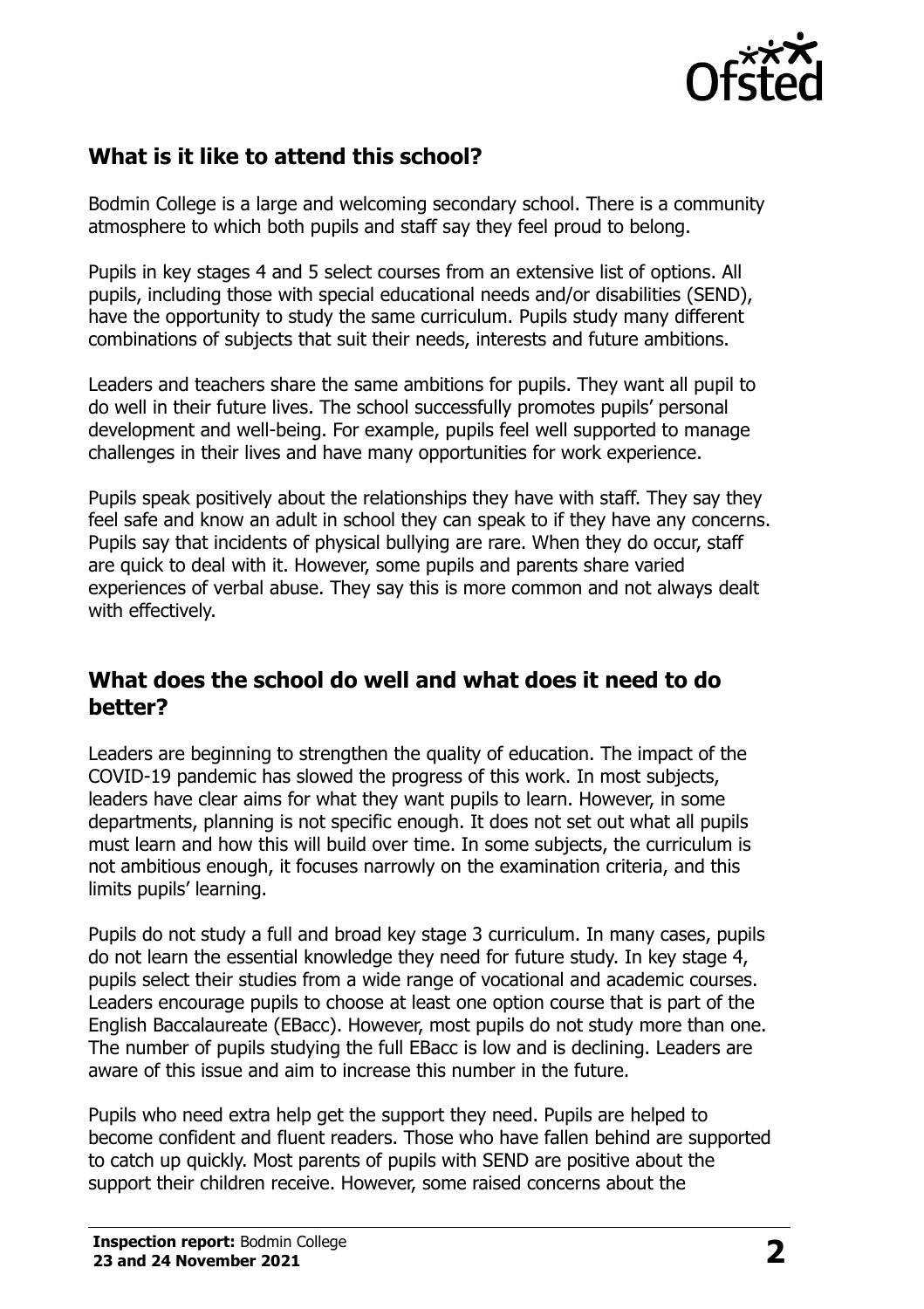

consistency of support in all subjects. In the resource base, Greenfield, pupils get individual support, which helps their learning and growing independence.

Leaders recognise the challenges many children face following the COVID-19 pandemic. Leaders offer a range of support for pupils' emotional well-being and mental health. Staff work well with external agencies to support pupils to overcome any barriers they may face.

Most pupils behave well in and out of lessons. However, there are inconsistencies with how teachers deal with poor behaviour. Some parents and pupils raised concerns about the use of racist and derogatory language. They say this is not always dealt with effectively. As a result, some pupils say it makes them less likely to report incidents to a teacher.

Pupils benefit from impartial careers advice. In the sixth form, students are well supported to gain insight into relevant industries, work placements and paid employment. As a result of the extensive links to industry and support, students go on to a broad range of destinations.

Through personal, social and health education (PSHE), pupils learn about issues relevant to life in modern Britain. However, pupils' learning is inconsistent. Leaders have plans in place to improve this. They recognise that the curriculum is not currently well designed. Relationships, sex and health education have taken place in key stage 3 and plans are in place for key stage 4 later this year.

Leaders and governors value their teaching and support staff. Staff benefit from ongoing training to develop teaching further. Teachers say that leaders are mindful of their well-being and consult them regularly to reduce workload. Early career teachers feel well supported. They say they are well prepared to manage behaviour.

# **Safeguarding**

The arrangements for safeguarding are effective.

Leaders ensure that staff know how to keep pupils safe. Staff receive regular training and are aware of the local risks that children face. All staff recognise that safeguarding is an important part of their role.

Staff are aware of the process of reporting a safeguarding concern. Leaders keep good records of reported concerns and make sure pupils receive the support they need, including working with external agencies.

Pupils say they feel safe. They know who they can talk to if they have any concerns about themselves or their peers.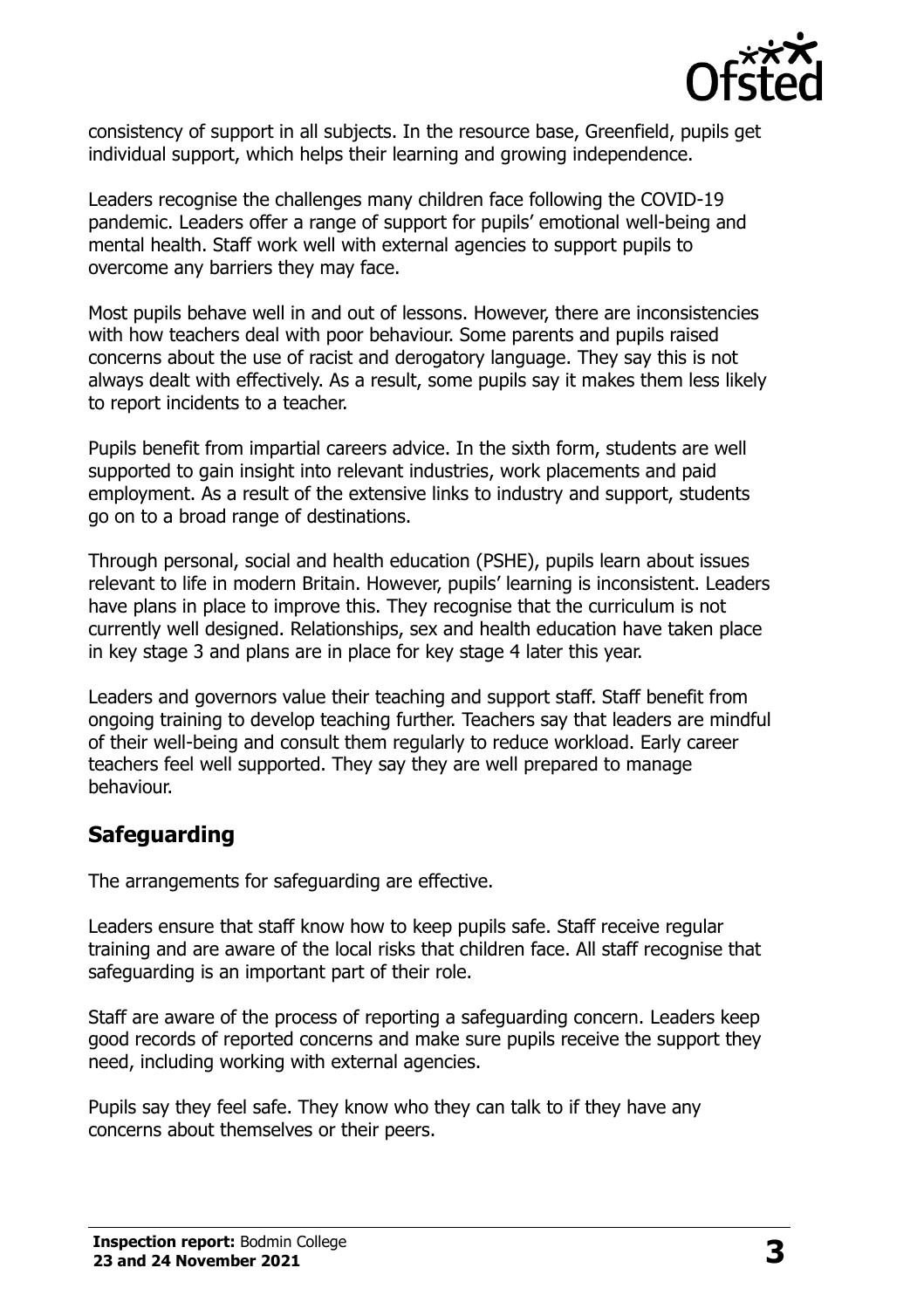

# **What does the school need to do to improve?**

#### **(Information for the school and appropriate authority)**

- Some curriculum plans are not ambitious enough. They do not set out clearly how pupils knowledge builds over time. Leaders should prioritise curriculum development alongside developing teaching practice. Leaders should support teachers and subject leaders to develop their subject pedagogical knowledge further, so they have a clear understanding of the important concepts and principles in each subject discipline.
- Pupils do not study a full key stage 3 curriculum. As a result, they are not well prepared for their next stage of learning. Leaders need to ensure that pupils in key stage 3 learn a full and broad curriculum.
- $\blacksquare$  The behaviour policy is inconsistently applied. As a result, staff do not always deal with incidents effectively. Leaders need to ensure that staff feel supported in implementing the behaviour policy and provide training to where needed. Leaders need to work with pupils to understand their experience and provide further support, so they feel able to report incidents to staff.
- **Pupils follow a high-quality PSHE curriculum. The current provision does not** map out how pupils' learning builds over time. Leaders need to ensure that the curriculum plans for PSHE have greater coherence.
- Leaders' strategic plans for curriculum development are not specific enough. Governors should undertake further training, which will allow them to provide further support and challenge the school, assuring themselves that the school is successfully improving the quality of education.

## **How can I feed back my views?**

You can use [Ofsted Parent View](http://parentview.ofsted.gov.uk/) to give Ofsted your opinion on your child's school, or to find out what other parents and carers think. We use information from Ofsted Parent View when deciding which schools to inspect, when to inspect them and as part of their inspection.

The Department for Education has further *quidance* on how to complain about a school.

If you are the school and you are not happy with the inspection or the report, you can [complain to Ofsted.](http://www.gov.uk/complain-ofsted-report)

## **Further information**

You can search for [published performance information](http://www.compare-school-performance.service.gov.uk/) about the school.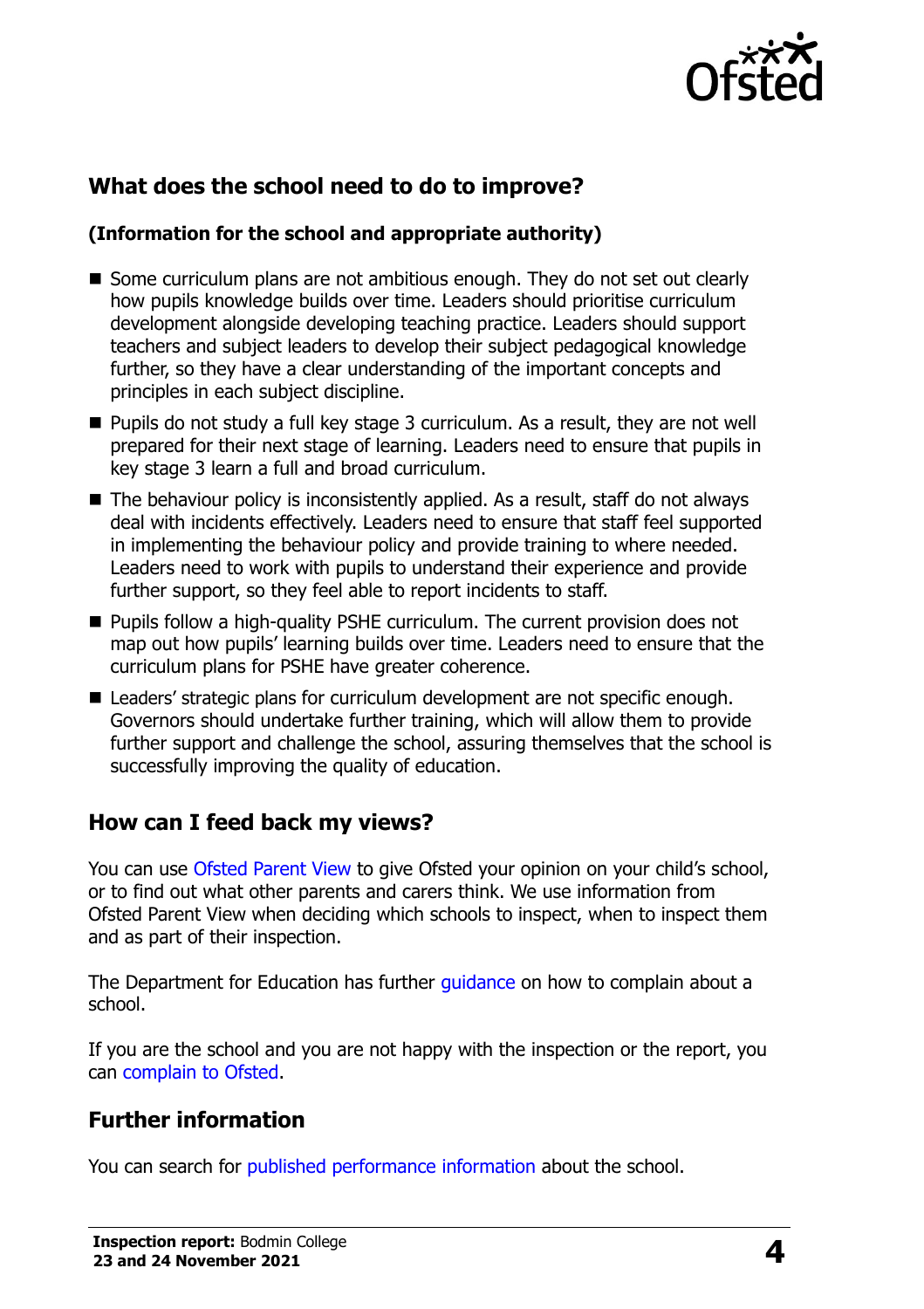

In the report, '[disadvantaged pupils](http://www.gov.uk/guidance/pupil-premium-information-for-schools-and-alternative-provision-settings)' refers to those pupils who attract government pupil premium funding: pupils claiming free school meals at any point in the last six years and pupils in care or who left care through adoption or another formal route.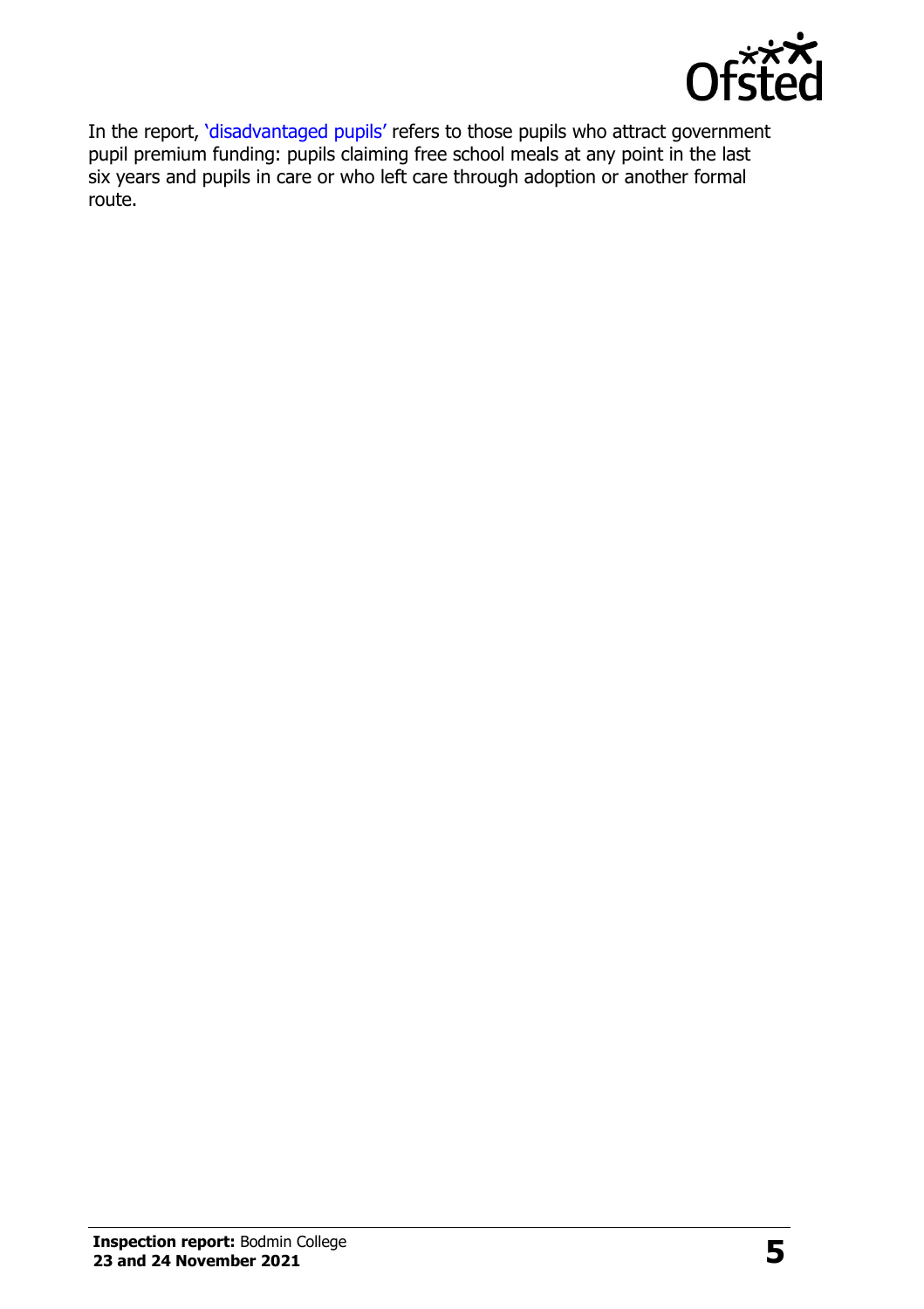

## **School details**

| Unique reference number             | 136383                                                               |  |
|-------------------------------------|----------------------------------------------------------------------|--|
| <b>Local authority</b>              | Cornwall                                                             |  |
| <b>Inspection number</b>            | 10200951                                                             |  |
| <b>Type of school</b>               | Secondary Comprehensive                                              |  |
| <b>School category</b>              | Academy converter                                                    |  |
| Age range of pupils                 | 11 to 18                                                             |  |
| <b>Gender of pupils</b>             | Mixed                                                                |  |
| Number of pupils on the school roll | 1518                                                                 |  |
| <b>Appropriate authority</b>        | The board of trustees                                                |  |
| <b>Chair of governing body</b>      | Jason Coad                                                           |  |
| <b>Principal</b>                    | <b>Emmie Seward-Adams</b>                                            |  |
| Website                             | http://www.bodmincollege.co.uk                                       |  |
| Date of previous inspection         | 22 and 23 November 2017 under section<br>5 of the Education Act 2005 |  |

# **Information about this school**

- Bodmin College is a larger-than-average secondary school.
- Since the previous inspection, there have been a number of key appointments including the principal and a number of senior staff.
- The school uses one alternative provider.
- The school has a specialist resource base for pupils with education, health and care plans. Many pupils who attend this resource base also have lessons in the main school.

## **Information about this inspection**

The inspectors carried out this inspection under section 5 of the Education Act 2005.

**Inspectors met with the principal, senior leaders, subject leaders, groups of** teaching and support staff, and representatives from the trustees, including the chair.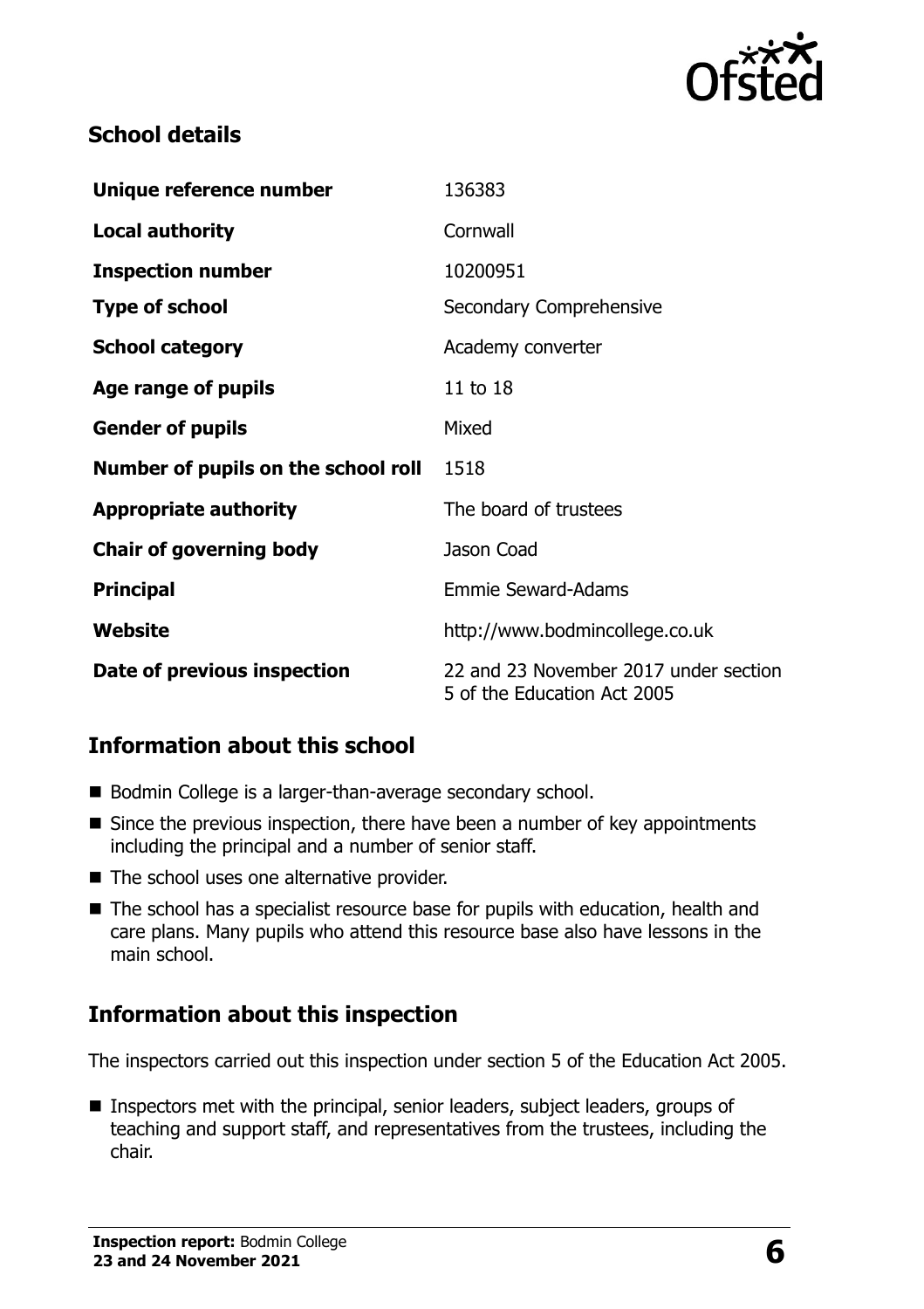

- Inspectors conducted deep dives in: art and design, English, modern foreign languages, media studies and geography. They discussed the curriculum with subject leaders, staff and pupils, visited lessons and looked at pupils' work.
- Inspectors evaluated the effectiveness of safeguarding. They met with the designated safeguarding lead. They looked at the school's records and at how staff work to keep pupils safe.
- Inspectors observed pupils' behaviour in lessons and around the school site. In addition, they met with pupils informally and formally to hear their views.
- Inspectors considered responses to the Ofsted online survey, Parent View. They also looked at the responses to the pupil and staff surveys.

#### **Inspection team**

| Jen Gibbs, lead inspector | Her Majesty's Inspector |
|---------------------------|-------------------------|
| <b>Matthew Collins</b>    | Ofsted Inspector        |
| Non Davies                | Ofsted Inspector        |
| Ray Hennessy              | Ofsted Inspector        |
| <b>Matthew Shanks</b>     | Ofsted Inspector        |